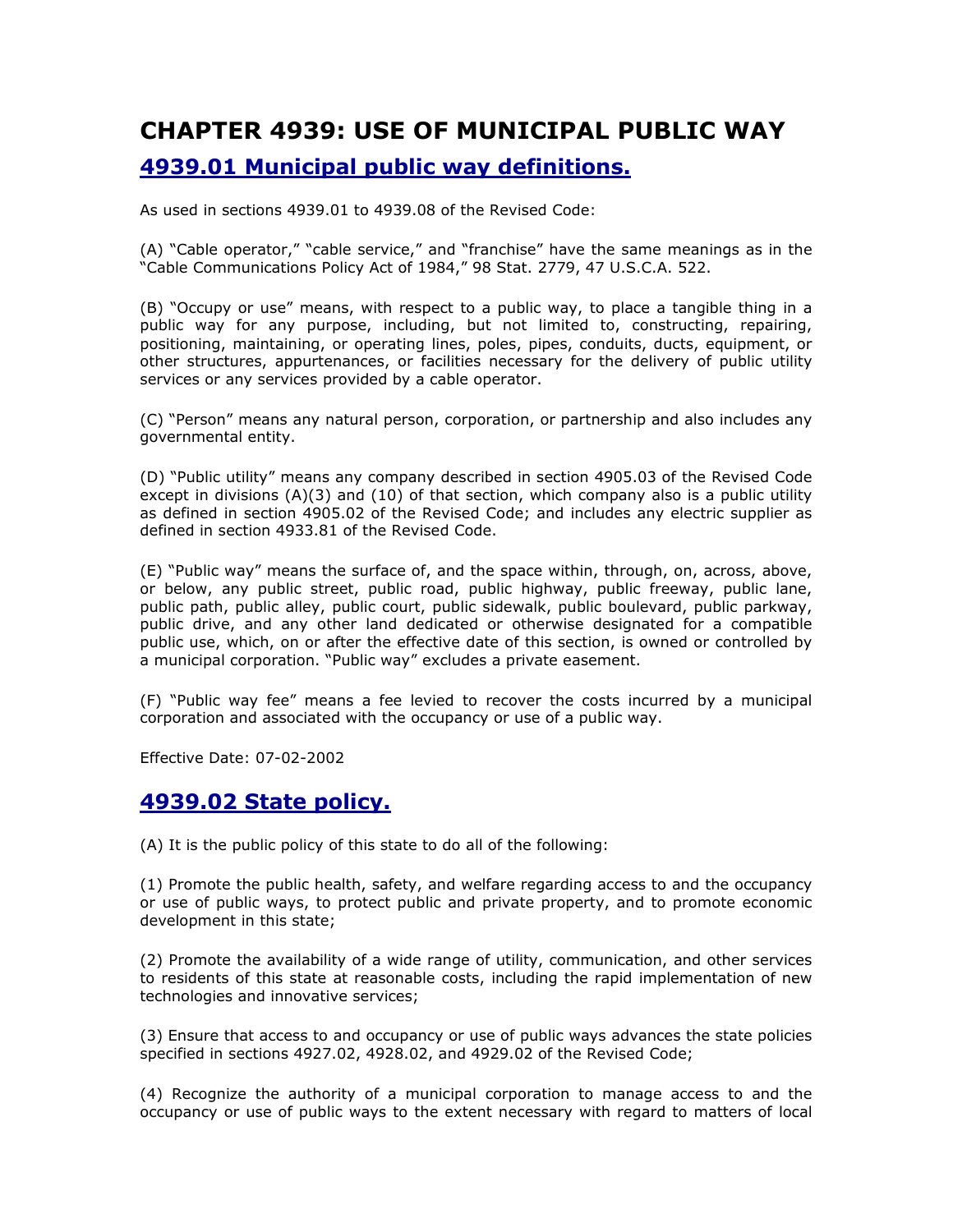concern, and to receive cost recovery for the occupancy or use of public ways in accordance with law;

(5) Ensure in accordance with law the recovery by a public utility of public way fees and related costs;

(6) Promote coordination and standardization of municipal management of the occupancy or use of public ways, to enable efficient placement and operation of structures, appurtenances, or facilities necessary for the delivery of public utility or cable services;

(7) Encourage agreement among parties regarding public way fees and regarding terms and conditions pertaining to access to and the occupancy or use of public ways, and to facilitate the resolution of disputes regarding public way fees.

(B) This policy establishes fair terms and conditions for the use of public ways and does not unduly burden persons occupying or using public ways or persons that benefit from the services provided by such occupants or users.

Effective Date: 07-02-2002

#### 4939.03 Prohibited conduct concering public ways.

(A) No person shall occupy or use a public way except in accordance with law.

(B) In occupying or using a public way, no person shall unreasonably compromise the public health, safety, and welfare.

(C)(1) No person shall occupy or use a public way without first obtaining any requisite consent of the municipal corporation owning or controlling the public way.

(2) Except as otherwise provided in division (C)(5) of this section, a municipal corporation, not later than sixty days after the date of filing by a person of a completed request for consent, shall grant or deny its consent.

(3) A municipal corporation shall not unreasonably withhold or deny consent.

(4) If a request by a person for consent is denied, the municipal corporation shall provide to the person in writing its reasons for denying the request and such information as the person may reasonably request to obtain consent.

(5) Except in the case of a public utility subject to the jurisdiction and recognized on the rolls of the public utilities commission or of a cable operator possessing a valid franchise awarded pursuant to the "Cable Communications Policy Act of 1984," 98 Stat. 2779, 47 U.S.C.A. 541, a municipal corporation, for good cause shown, may withhold, deny, or delay its consent to any person based upon the person's failure to possess the financial, technical, and managerial resources necessary to protect the public health, safety, and welfare.

(6) Initial consent for occupancy or use of a public way shall be conclusively presumed for all lines, poles, pipes, conduits, ducts, equipment, or other appurtenances, structures, or facilities of a public utility or cable operator that, on the effective date of this section, lawfully so occupy or use a public way. However, such presumed consent does not relieve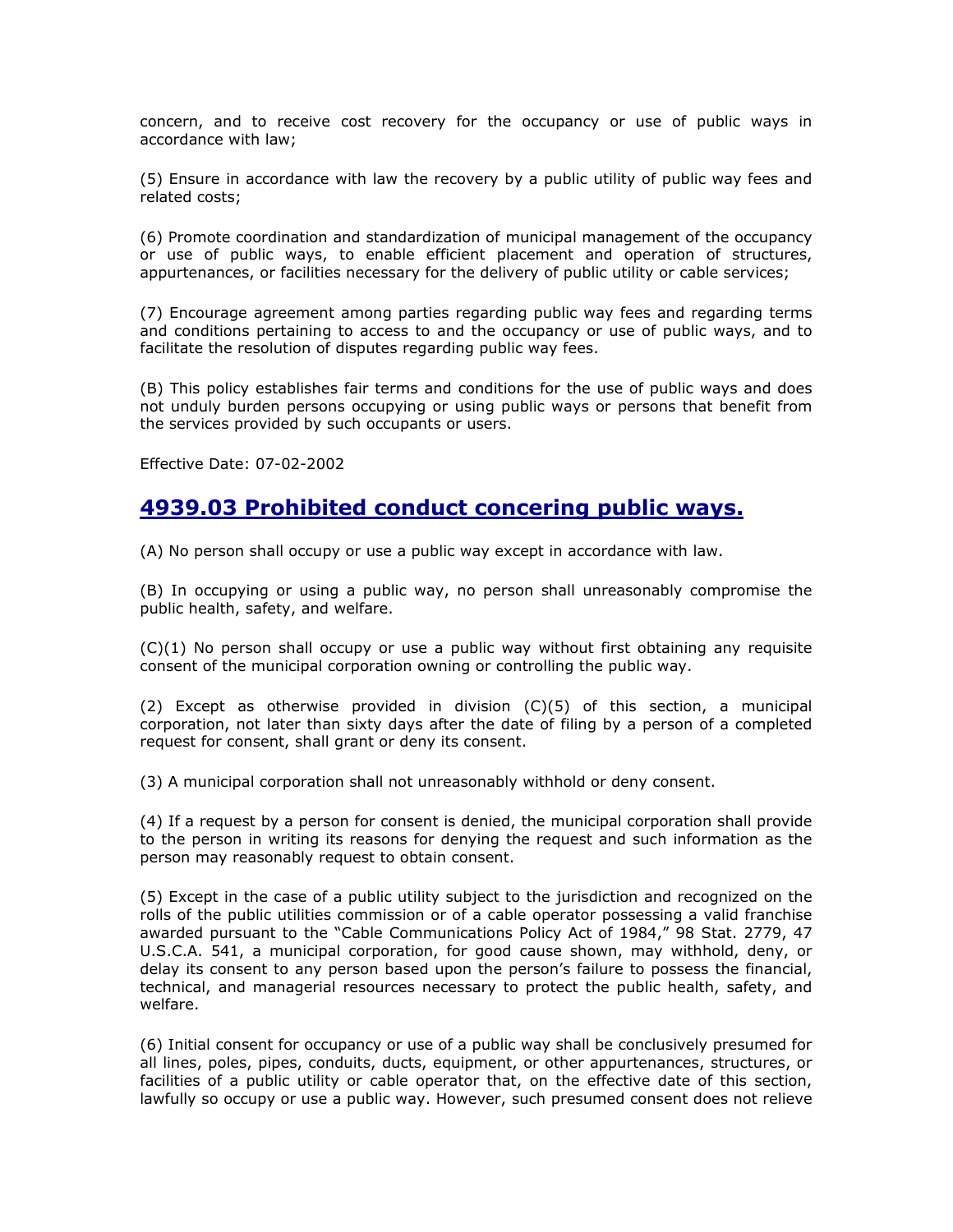the public utility or cable operator of compliance with any law related to the ongoing occupancy or use of a public way.

Effective Date: 07-02-2002

## 4939.04 Management, regulation, and administration of public ways by municipal corporations.

(A)(1) A municipal corporation shall provide public utilities or cable operators with open, comparable, nondiscriminatory, and competitively neutral access to its public ways.

(2) Nothing in division (A)(1) of this section prohibits a municipal corporation from establishing priorities for access to or occupancy or use of a public way by a public utility or cable operator when the public way cannot accommodate all public way occupants or users, which priorities as applied to public utilities or cable operators shall not be unduly discriminatory and shall be competitively neutral.

(B) The management, regulation, and administration of a public way by a municipal corporation with regard to matters of local concern shall be presumed to be a valid exercise of the power of local self-government granted by Section 3 of Article XVIII of the Ohio Constitution.

Effective Date: 07-02-2002

## 4939.05 Levy of pbulic way fees by municipal corporation.

(A) A municipal corporation shall not require any nonmonetary compensation or free service, or levy any tax, for the right or privilege to occupy or use a public way, and shall not levy a public way fee except in accordance with this section.

(B)(1) A municipal corporation may levy different public way fees based upon the amount of public ways occupied or used, the type of utility service provided by a public utility, or any different treatment required by the public health, safety, and welfare.

(2) A municipal corporation may waive all or a portion of any public way fee for a governmental entity or a charitable organization.

(3) A municipal corporation shall not require any person, including a reseller, that does not occupy or use a public way owned or controlled by the municipal corporation to pay it a public way fee.

(4) A municipal corporation that charges a franchise fee or otherwise receives free service or other nonmonetary compensation as part of a franchise between a cable operator and the municipal corporation shall grant the cable operator, for the occupancy or use of the public way related to the provision of any services provided by the cable operator, a credit, offset, or deduction against any public way fee or like charge for all such payments and the retail value of the free service or other nonmonetary compensation.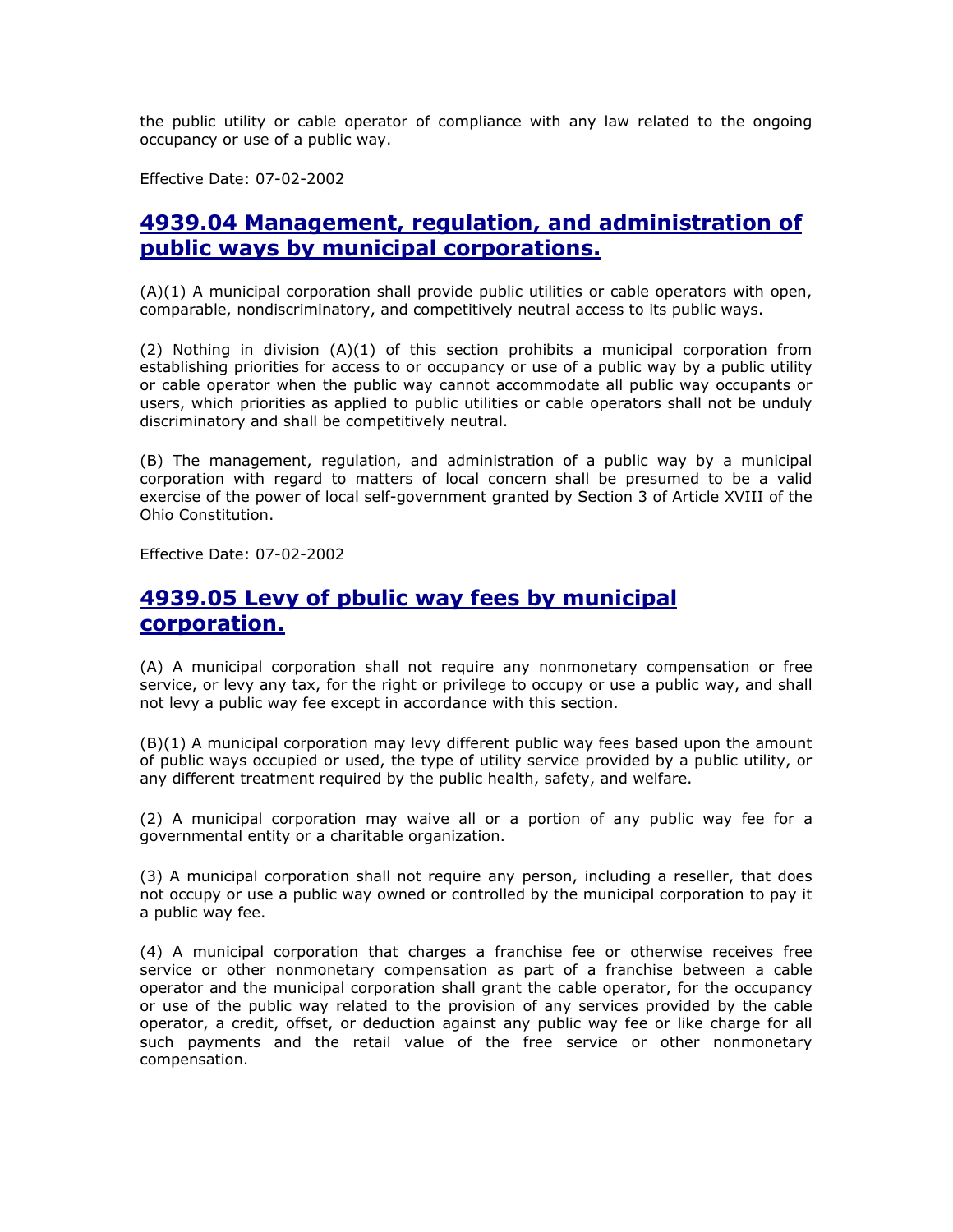(C) Public way fees levied by a municipal corporation shall be based only on costs that the municipal corporation both has actually incurred and can clearly demonstrate are or can be properly allocated and assigned to the occupancy or use of a public way. The costs shall be reasonably and competitively neutrally allocated among all persons occupying or using public ways owned or controlled by the municipal corporation, including, but not limited to, persons for which payments are waived as authorized by division (B) of this section or for which compensation is otherwise obtained. No public way fee shall include a return on or exceed the amount of costs reasonably allocated by the municipal corporation to such occupant or user or pursuant to any reasonable classification of occupants or users.

(D) A municipal corporation that levies a public way fee shall establish and maintain a special fund for all such fees remitted to the municipal corporation and, with respect to that special fund, shall be subject to sections 5705.09, 5705.10, 5705.14, 5705.15, 5705.16, 5705.39, 5705.40, 5705.41, 5705.44, and 5705.45 of the Revised Code and any other applicable provision of Chapter 5705. of the Revised Code concerning the establishment or maintenance of a special fund.

(E) At least forty-five days prior to the date of enactment of a public way ordinance by a municipal corporation, the municipal corporation shall file with the public utilities commission a notice that the ordinance is being considered.

Effective Date: 07-02-2002

## 4939.06 Appeal of levy of public way fee.

(A) If a public utility does not accept a public way fee levied against it pursuant to the enactment of an ordinance by a municipal corporation, the public utility may appeal the public way fee to the public utilities commission. The appeal shall be made by filing a complaint that the amount of a public way fee, any related classification of public way occupants or users, or the assignment or allocation of costs to the public way fee is unreasonable, unjust, unjustly discriminatory, or unlawful. The complaint shall be filed not later than thirty days after the date the public utility first becomes subject to the ordinance. The complaint is subject to the same procedures as a complaint filed pursuant to section 4905.26 of the Revised Code. The commission shall act to resolve the complaint by issuance of a final order within one hundred twenty days after the date of the complaint's filing.

(B) Only upon a finding by the commission that reasonable grounds are stated for a complaint filed under division (A) of this section, the commission by order shall suspend the public way fee provisions of the municipal ordinance for the duration of the commission's consideration of the complaint. For the purpose of this division, if the commission so suspends an ordinance pursuant to a complaint filed not later than thirty days after the date that the ordinance first takes effect, the suspension shall apply to the public way fee for every occupancy or use of the public way to which the fee would otherwise apply. For any other complaint, the suspension shall apply only to the public utility filing the complaint. The municipal corporation may later collect, for the suspension period, any suspended public way fee only if the commission finds that the public way fee is not unreasonable, unjust, unjustly discriminatory, or unlawful.

(C) If the commission finds that the public way fee or classification complained of is unreasonable, unjust, unjustly discriminatory, or unlawful, it shall determine by order the just and reasonable public way fee or classification.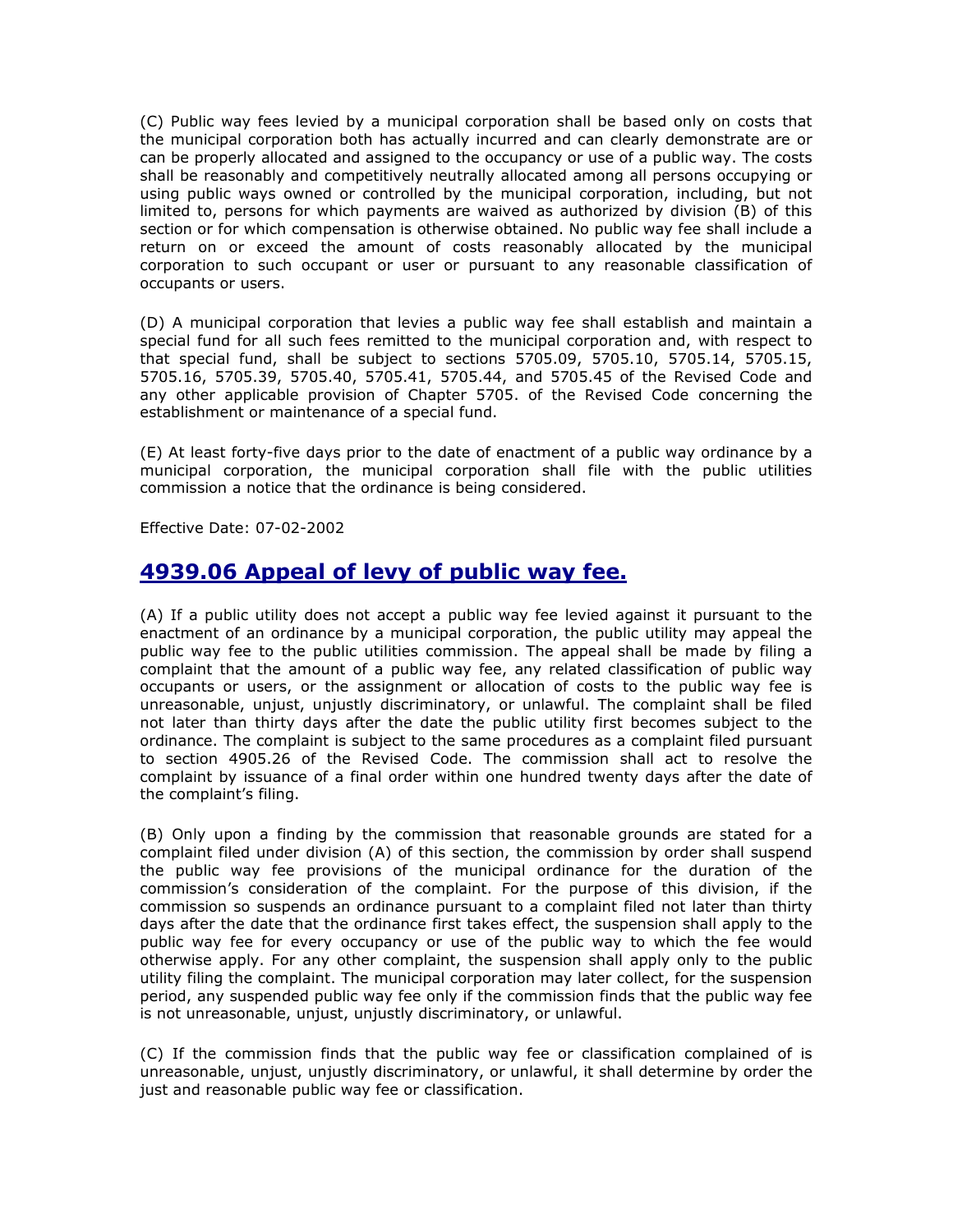Effective Date: 07-02-2002

#### 4939.07 Application to recover fees and costs.

(A) As used in this section, "most recent," with respect to any rate proceeding, means the rate proceeding most immediately preceding the date of any final order issued by the public utilities commission under this section.

(B)(1) Notwithstanding any other provision of law or any agreement establishing price caps, rate freezes, or rate increase moratoria, a public utility subject to the rate-making jurisdiction of the commission may file an application with the commission for, and the commission shall then authorize by order, timely and full recovery of a public way fee levied upon and payable by the public utility both after January 1, 2002, and after the test year of the public utility's most recent rate proceeding or the initial effective date of rates in effect but not established through a proceeding for an increase in rates.

(2) Any order issued by the commission pursuant to its consideration of an application under division (B)(1) of this section shall establish a cost recovery mechanism including, but not limited to, an adder, tracker, rider, or percentage surcharge, for recovering the amount to be recovered; specify that amount; limit the amount to not more and not less than the amount of the total public way fee incurred; and require periodic adjustment of the mechanism based on revenues recovered.

(a) In the case of a cost recovery mechanism for a public way fee levied on and payable by a public utility but determined unreasonable, unjust, unjustly discriminatory, or unlawful by the commission pursuant to division (C) of section 4939.06 of the Revised Code, the mechanism shall provide for recovery, only from those customers of the public utility that receive its service within the municipal corporation, of the difference between that public way fee and the just and reasonable public way fee determined by the commission under division (C) of section 4939.06 of the Revised Code.

(b) In all other cases, recovery shall be from all customers of the public utility generally.

(C) In the case of recovery under division  $(B)(2)(a)$  or (b) of this section, the recovery mechanism payable by sale-for-resale or wholesale telecommunications customers shall provide for recovery limited to any public way fee not included in established rates and prices for those customers and to the pro rata share of the public way fee applicable to the portion of the facilities that are sold, leased, or rented to the customers and are located in the public way. The recovery shall be in a nondiscriminatory and competitively neutral manner and prorated on a per-line or per-line equivalent basis among all retail, sale-for-resale, and wholesale telecommunications customers subject to the recovery.

(D)(1) Notwithstanding any other provision of law or any agreement establishing price caps, rate freezes, or rate increase moratoria, a public utility subject to the rate-making jurisdiction of the commission may file an application with the commission for, and the commission by order shall authorize, such accounting authority as may be reasonably necessary to classify any cost described in division (D)(2) of this section as a regulatory asset for the purpose of recovering that cost.

(2) A cost eligible for recovery under this division shall be only such cost as meets both of the following: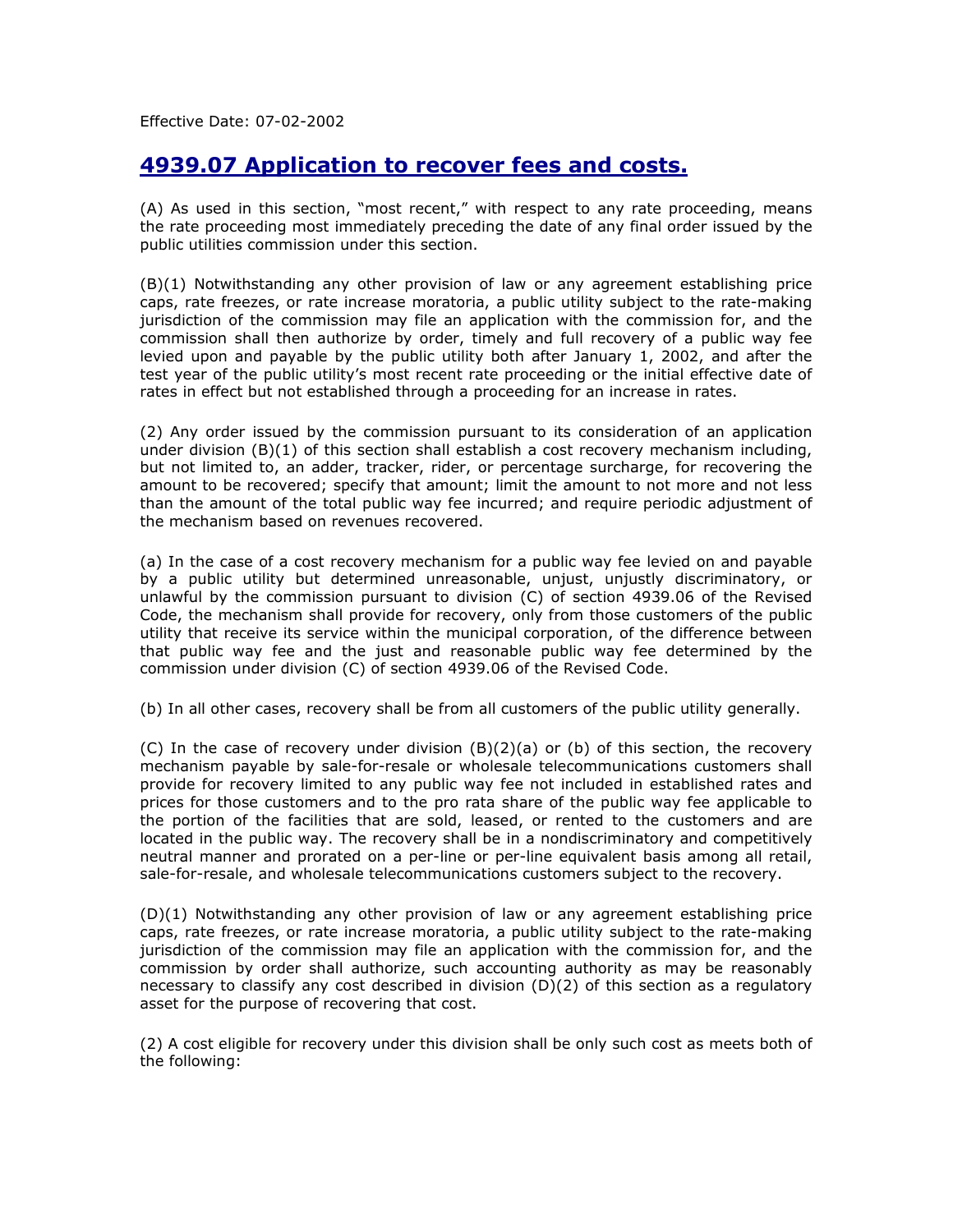(a) The cost is directly incurred by the public utility as a result of local regulation of its occupancy or use of a public way or an appropriate allocation and assignment of costs related to implementation of this section, excluding any cost arising from a public way fee levied upon and payable by the public utility.

(b) The cost is incurred by the public utility both after January 1, 2002, and after the test year of the public utility's most recent rate proceeding or the initial effective date of rates in effect but not established through a proceeding for an increase in rates.

(3) If the commission determines, upon an application under division  $(D)(1)$  of this section or its own initiative, that classification of a cost described in division (D)(2) of this section as a regulatory asset is not practical or that deferred recovery of that cost would impose a hardship on the public utility or its customers, the commission shall establish a charge and collection mechanism to permit the public utility full recovery of that cost. A hardship shall be presumed for any public utility with less than fifteen thousand bundled sales service customers in this state and for any public utility for which the annualized aggregate amount of additional cost that otherwise may be eligible for such classification exceeds the greater of five hundred thousand dollars or fifteen per cent of the total costs that are described in division  $(D)(2)(a)$  of this section and were considered by the commission for the purpose of establishing rates in the public utility's most recent rate increase proceeding or the rate increase proceeding of the public utility's predecessor, whichever is later.

(E) Any application submitted to the commission under divisions (B) to (D) of this section shall be processed by the commission as an application not for an increase in rates under section 4909.18 of the Revised Code. The application shall include such information as the commission reasonably requires. The commission shall conclude its consideration of the application and issue a final order not later than one hundred twenty days after the date that the application was submitted to the commission. A final order regarding a recovery mechanism authorized pursuant to this section shall provide for such retroactive adjustment as the commission determines appropriate.

(F) A public utility shall not be required to waive any rights under this section as a condition of occupancy or use of a public way.

(G) The commission may issue such rules as it considers necessary to carry out this section.

Effective Date: 07-02-2002

#### 4939.08 Exceptions for prior franchises or agreements.

(A) Nothing in sections 4939.01 to 4939.07 of the Revised Code applies to a franchise or to any agreement with a public utility or cable operator, for the balance of its term, if the franchise or agreement meets all of the following:

(1) The franchise was granted, or the agreement was authorized by ordinance or otherwise and was entered into, by a municipal corporation prior to the effective date of this section.

(2) The franchise or agreement authorizes the occupation or use of public ways.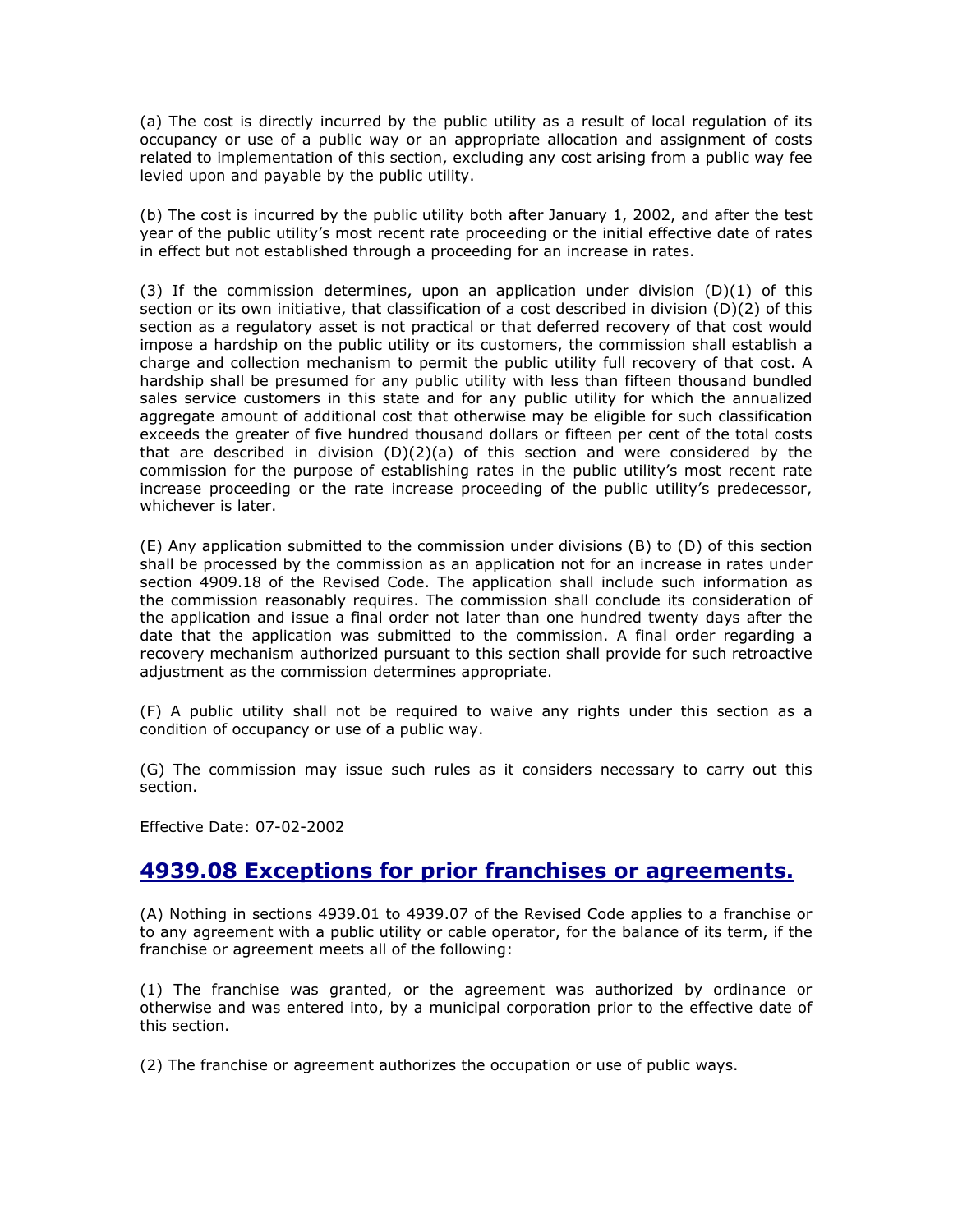(3) The public utility agrees with the applicable public way fees, or nonmonetary compensation, if any, or the cable operator pays the applicable fee or utilizes the credit, offset, or deduction specified in division (B)(4) of section 4939.05 of the Revised Code.

(B) Except as otherwise provided in division (A) of section 4939.06 of the Revised Code, nothing in sections 4939.01 to 4939.07 of the Revised Code applies to an ordinance both governing public ways and enacted by a municipal corporation prior to September 29, 1999, unless, on or after that date, the ordinance is materially modified.

(C) Nothing in sections 4939.01 to 4939.07 of the Revised Code authorizes a municipal corporation to levy a fee, other than a public way fee authorized by section 4939.05 of the Revised Code, on a pipeline company or an operator of a pipeline facility regulated under the "Accountable Pipeline Safety and Partnership Act of 1996," 110 Stat. 3793, 49 U.S.C.A. 60101, or on an operating partner or affiliated business unit operating under guidelines of the federal energy regulatory commission as they relate to the construction and operation of a pipeline.

(D) Nothing in sections 4939.01 to 4939.07 and this section of the Revised Code prohibits a municipal corporation from doing either of the following:

(1) Charging a cable operator a franchise fee in accordance with the "Cable Communications Policy Act of 1984," 98 Stat. 2779, 47 U.S.C.A. 542;

(2) Allowing a credit, offset, or deduction against the payment of a construction permit fee for any franchise fee a cable operator pays to the municipal corporation.

Effective Date: 07-02-2002

# 5571.16 Obtaining permit before installing driveway culvert or making excavation in township highway or highway right-of-way.

The board of township trustees, by resolution, may require any person to obtain a permit before installing a driveway culvert or making any excavation in a township highway or highway right-of-way within its jurisdiction, except an excavation to repair, rehabilitate, or replace a pole already installed for the purpose of providing electric or telecommunications service. The board, as a condition to the granting of the permit, may do any of the following:

(A) Require the applicant to submit plans indicating the location, size, type, and duration of the culvert or excavation contemplated;

(B) Specify methods of excavation, refilling, and resurfacing to be followed;

(C) Require the use of warning devices it considers necessary to protect travelers on the highway;

(D) Require the applicant to indemnify the township against liability or damage as the result of the installation of the culvert or as a result of the excavation;